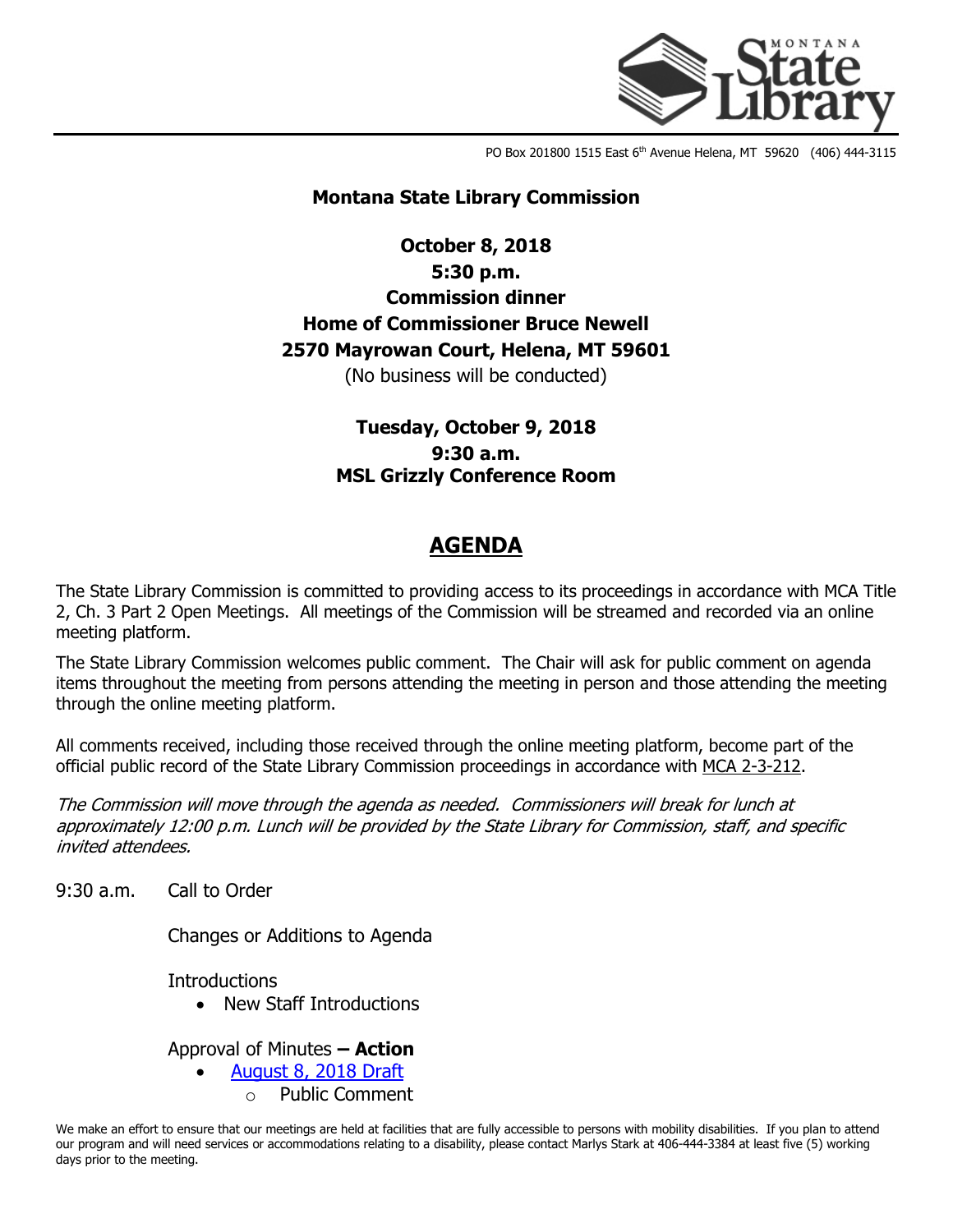• [June 13, 2018 Final](http://ftp.aspen.msl.mt.gov/EventResources/2018100434_11681.pdf)

### State Library's Report – Stapp

- [Central Services](http://ftp.aspen.msl.mt.gov/EventResources/2018100544_11681.pdf)
	- o [MSC Data and Location for External Reporting Needs](http://ftp.aspen.msl.mt.gov/EventResources/2018100106_11681.pdf)
- [Digital Library](http://ftp.aspen.msl.mt.gov/EventResources/2018100126_11681.pdf)
- [SLR-LD](http://ftp.aspen.msl.mt.gov/EventResources/2018100108_11681.pdf)

[FY '19 First Quarter Financial Report](http://ftp.aspen.msl.mt.gov/EventResources/2018100500_11681.pdf) – Schmitz – **Action**

o Public Comment

School for the Deaf and Blind - Donna Sorensen

PowerMT: Information Powers Growth – Randi Szabo

Enhancing Opportunities for Certified Teacher-Librarians in Montana – Arntzen, Kish

- [Gianforte Letter](http://ftp.aspen.msl.mt.gov/EventResources/2018100425_11681.pdf)
- Teacher Librarian [K-12 Library Work Plan](http://ftp.aspen.msl.mt.gov/EventResources/2018100940_11681.pdf)

Commission Policy Actions:

- On-call Policy Stapp **Action**
	- o [Memo](http://ftp.aspen.msl.mt.gov/EventResources/2018100418_11681.pdf)
	- o [Current Policy](http://ftp.aspen.msl.mt.gov/EventResources/2018100424_11681.pdf)
	- o [Draft for Approval](http://ftp.aspen.msl.mt.gov/EventResources/2018100937_11681.pdf)
	- o Public Comment
- Conference Room Policy Stapp **Action**
	- o [Memo](http://ftp.aspen.msl.mt.gov/EventResources/2018100130_11681.pdf)
	- o [Draft for Approval](http://ftp.aspen.msl.mt.gov/EventResources/2018100450_11681.pdf)
	- o Public Comment

Federation FY '18 Annual Reports **–** Cook **– Action**

- [Broad Valleys](http://ftp.aspen.msl.mt.gov/EventResources/2018100107_11681.pdf) John Finn
- [Golden Plains](http://ftp.aspen.msl.mt.gov/EventResources/2018100136_11681.pdf) Janeen Brookie
- [Pathfinder](http://ftp.aspen.msl.mt.gov/EventResources/2018100142_11681.pdf) Valerie Frank
- [Sagebrush](http://ftp.aspen.msl.mt.gov/EventResources/2018100134_11681.pdf) Sonja Woods
- [South Central](http://ftp.aspen.msl.mt.gov/EventResources/2018100437_11681.pdf) Nancy Schmidt
- [Tamarack](http://ftp.aspen.msl.mt.gov/EventResources/2018100150_11681.pdf) Honore Bray
	- o Public Comment

Draft State Publications Depository Program Administrative Rules – Kammerer – **Action**

- [Memo](http://ftp.aspen.msl.mt.gov/EventResources/2018100441_11681.pdf)
- [ARM Draft](http://ftp.aspen.msl.mt.gov/EventResources/2018100423_11681.pdf) 
	- o Public Comment

We make an effort to ensure that our meetings are held at facilities that are fully accessible to persons with mobility disabilities. If you plan to attend our program and will need services or accommodations relating to a disability, please contact Marlys Stark at 406-444-3384 at least five (5) working days prior to the meeting.